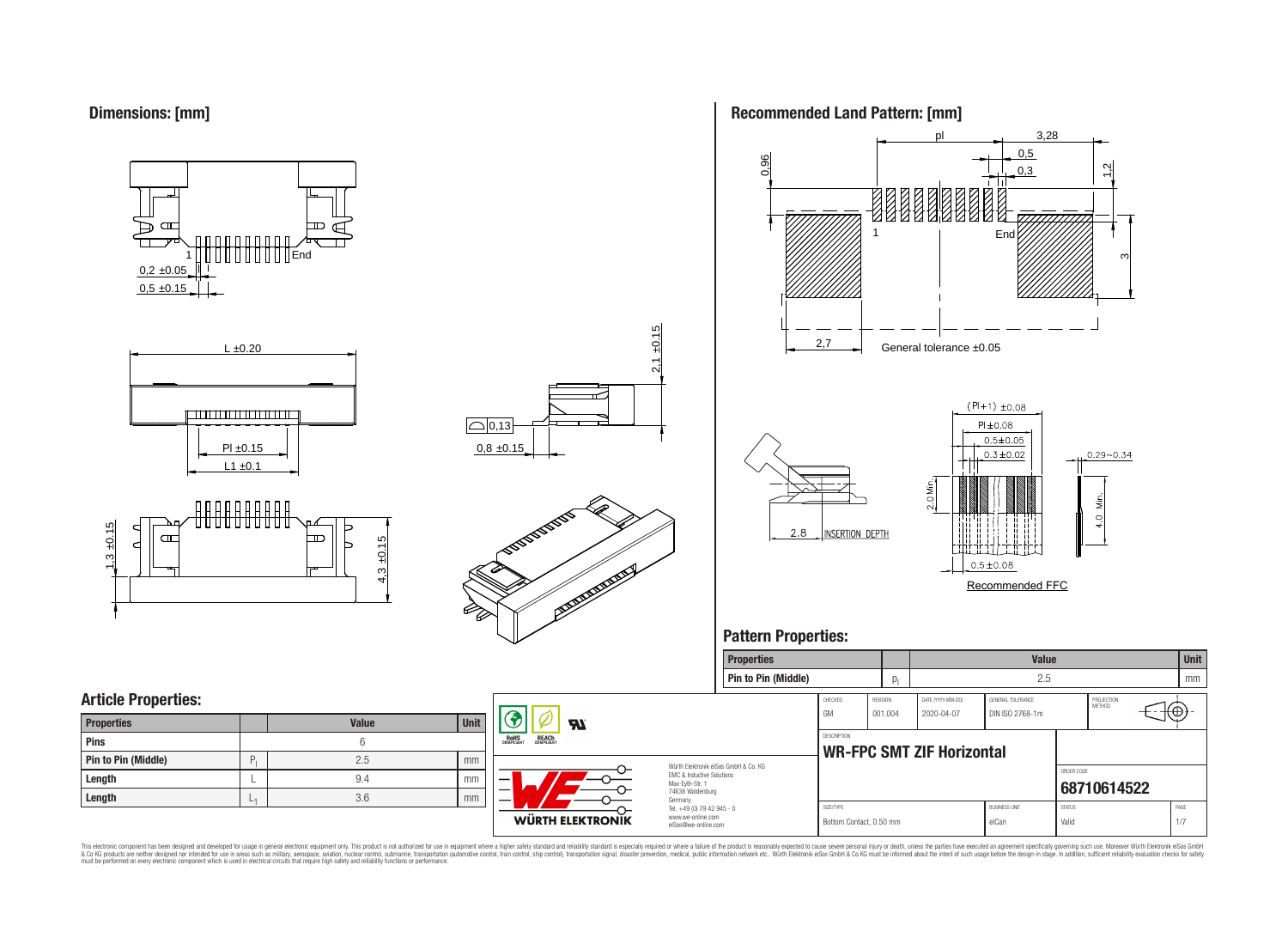## **Kind Properties:**

| <b>Properties</b> | <b>Value</b>     | <b>Unit</b> |
|-------------------|------------------|-------------|
| <b>Pitch</b>      | 0.5              | mm          |
| <b>Durability</b> | 25 Mating cycles |             |

# **Material Properties:**

| <b>Insulator Material</b>            | <b>LCP</b>                                   |
|--------------------------------------|----------------------------------------------|
| <b>Insulator Flammability Rating</b> | $UL94V-0$                                    |
| <b>Insulator Color</b>               | Ivory                                        |
| <b>Actuator Material</b>             | PA9T                                         |
| <b>Actuator Flammability Rating</b>  | UL94 V-0                                     |
| <b>Actuator Color</b>                | <b>Black</b>                                 |
| <b>Contact Material</b>              | Phosphor Bronze                              |
| <b>Contact Plating</b>               | 100 ( $\mu$ ") Tin over 50 ( $\mu$ ") Nickel |
| <b>Contact Type</b>                  | Stamped                                      |
| <b>Solder Tabs</b>                   | <b>Brass</b>                                 |

# **General Information:**

| 0 <sub>n</sub><br>------<br>еганно теп<br><br><b>Pormand</b> | $\sim$<br>OE<br>$ -$<br>. |
|--------------------------------------------------------------|---------------------------|

# **Electrical Properties:**

| <b>Properties</b>            |           | <b>Test conditions</b> | Value | Unit           | Tol. |
|------------------------------|-----------|------------------------|-------|----------------|------|
| <b>Rated Current</b>         | םו        |                        | 0.5   | $\overline{A}$ |      |
| <b>Working Voltage</b>       |           |                        | 50    | V(AC)          |      |
| <b>Withstanding Voltage</b>  |           | min                    | 250   | V(AC)          |      |
| <b>Contact Resistance</b>    | R         |                        | 20    | $m\Omega$      | max. |
| <b>Insulation Resistance</b> | $R_{ISO}$ |                        | 100   | M <sub>2</sub> | min. |

# **Certification:**

**RoHS Approval RoHS Approval Compliant** [2011/65/EU&2015/863]

# **Certification:**

| <b>REACh Approval</b> | Conform or declared [(EC)1907/2006] |
|-----------------------|-------------------------------------|
| <b>UL Approval</b>    |                                     |

# **Packaging Properties:**

| <b>Properties</b>     |      | <b>Value</b>  |  |  |  |
|-----------------------|------|---------------|--|--|--|
| Packaging             |      | Tape and Reel |  |  |  |
| <b>Packaging Unit</b> | Qty. | 2000          |  |  |  |

# **Specific Recommendation:**

In order to handle products correctly, please download our precaution guide which is available under "Tutorials" on our Homepage: www. we-online.com/precaution\_6873xx124422

| WÜRTH ELEKTRONIK                                                                                                                                                             | Tel. +49 (0) 79 42 945 - 0<br>www.we-online.com<br>eiSos@we-online.com | Bottom Contact, 0.50 mm |                            |                                  | eiCan                                | Valid                       |                      | 2/7  |  |
|------------------------------------------------------------------------------------------------------------------------------------------------------------------------------|------------------------------------------------------------------------|-------------------------|----------------------------|----------------------------------|--------------------------------------|-----------------------------|----------------------|------|--|
| <b>REACH</b><br>COMPLIANT<br><b>ROHS</b><br>COMPLIANT<br>Würth Flektronik eiSos GmbH & Co. KG<br>EMC & Inductive Solutions<br>Max-Evth-Str. 1<br>74638 Waldenburg<br>Germany |                                                                        | SIZE/TYPE               |                            |                                  | <b>BUSINESS UNIT</b>                 | ORDER CODE<br><b>STATUS</b> | 68710614522          | PAGE |  |
|                                                                                                                                                                              |                                                                        | DESCRIPTION             |                            | <b>WR-FPC SMT ZIF Horizontal</b> |                                      |                             |                      |      |  |
| $\boldsymbol{\pi}$                                                                                                                                                           |                                                                        | CHECKED<br>GM           | <b>REVISION</b><br>001.004 | DATE (YYYY-MM-DD)<br>2020-04-07  | GENERAL TOLERANCE<br>DIN ISO 2768-1m |                             | PROJECTION<br>METHOD | €θ   |  |

This electronic component has been designed and developed for usage in general electronic equipment only. This product is not authorized for subserved requipment where a higher selection equipment where a higher selection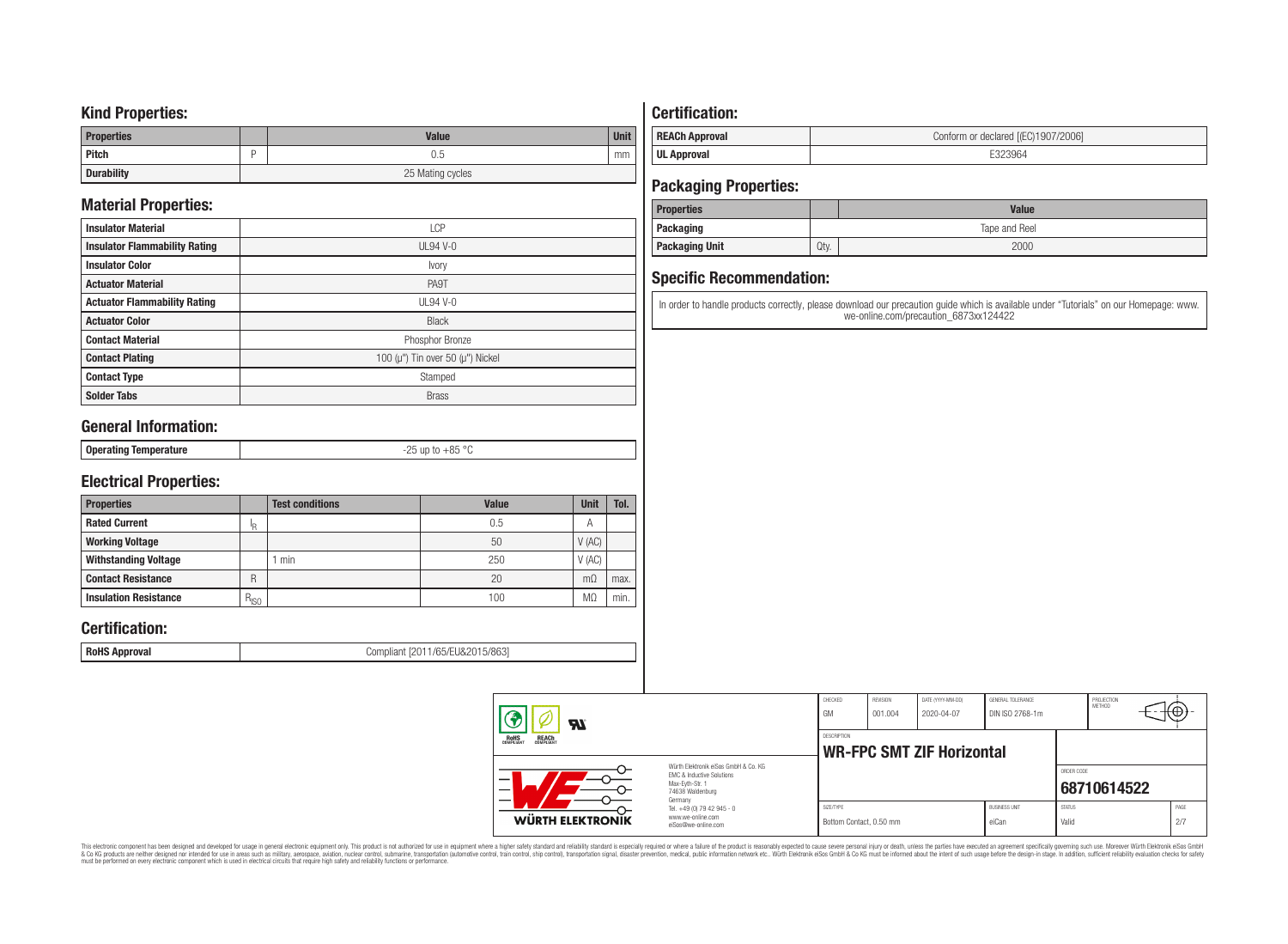

**Packaging Specification - Reel: [mm]**



This electronic component has been designed and developed for usage in general electronic equipment only. This product is not authorized for use in equipment where a higher safely standard and reliability standard si espec & Ook product a label and the membed of the seasuch as marked and as which such a membed and the such assume that income in the seasuch and the simulation and the such assume that include to the such a membed and the such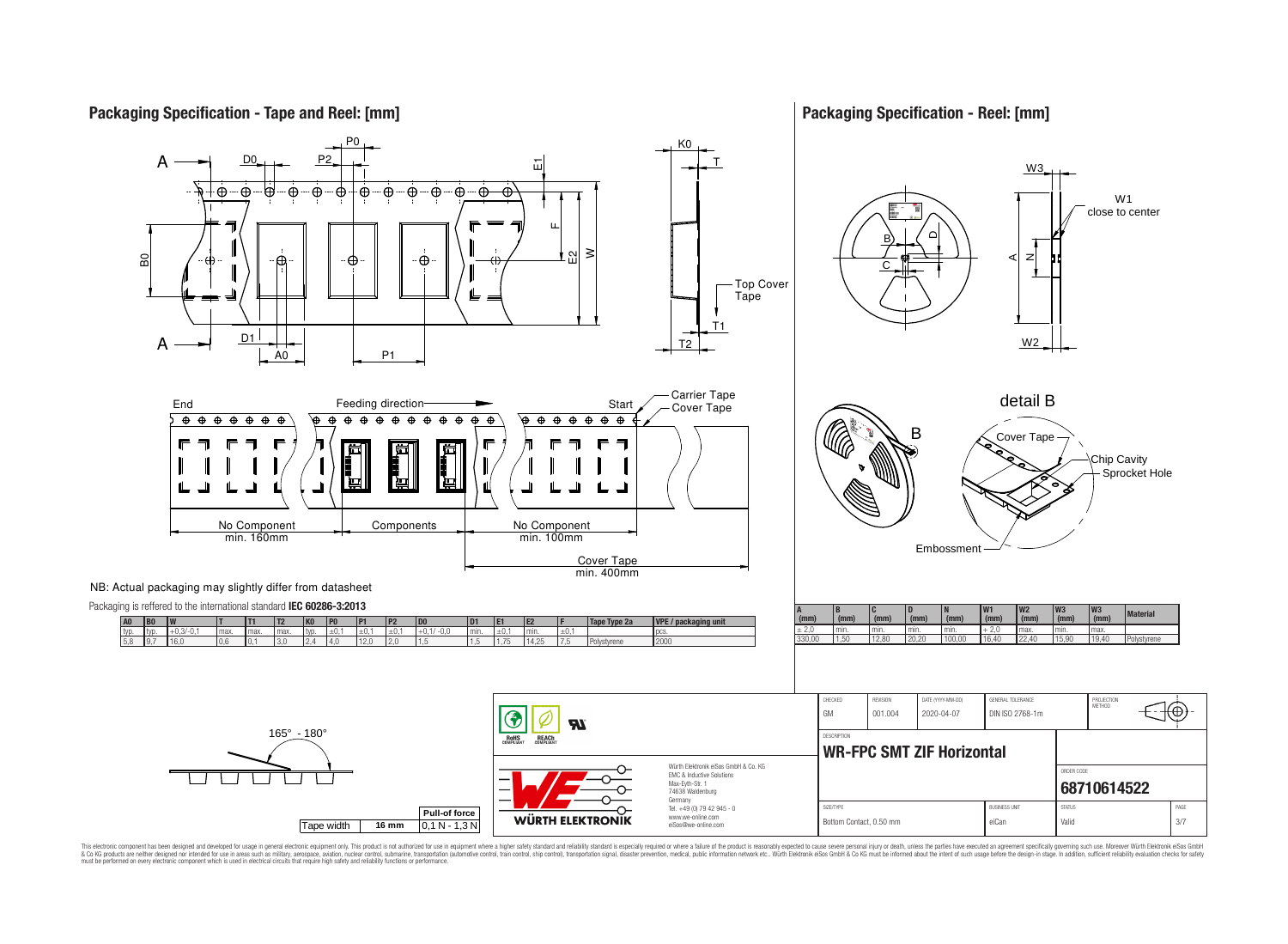

#### NB: Actual packaging may slightly differ from datasheet

| $L_{\rm C}$ (mm) | $W_{\cap}$ (mm) | $Hc$ (mm) | No.<br>. of reel<br>outer packaging | Packaging<br>Unit | Material     |
|------------------|-----------------|-----------|-------------------------------------|-------------------|--------------|
| typ.             | I LVI.          | ' IVL     | reel.                               | l pcs             |              |
| 365              | 365             | 220       |                                     | 20000             | <b>Paper</b> |

| $\boldsymbol{\mathcal{H}}$                                                                                               |                                                                                   | CHECKED<br>GM                                   | REVISION<br>001.004 | DATE (YYYY-MM-DD)<br>2020-04-07 | GENERAL TOLERANCE<br>DIN ISO 2768-1m |                        | PROJECTION<br>METHOD |  | tΦ          |
|--------------------------------------------------------------------------------------------------------------------------|-----------------------------------------------------------------------------------|-------------------------------------------------|---------------------|---------------------------------|--------------------------------------|------------------------|----------------------|--|-------------|
| <b>ROHS</b><br>COMPLIANT<br><b>REACH</b><br>COMPLIANT                                                                    |                                                                                   | DESCRIPTION<br><b>WR-FPC SMT ZIF Horizontal</b> |                     |                                 |                                      |                        |                      |  |             |
| Würth Flektronik eiSos GmbH & Co. KG<br><b>EMC &amp; Inductive Solutions</b><br>–<br>Max-Eyth-Str. 1<br>74638 Waldenburg |                                                                                   |                                                 |                     |                                 |                                      | ORDER CODE             | 68710614522          |  |             |
| WÜRTH ELEKTRONIK                                                                                                         | Germany<br>Tel. +49 (0) 79 42 945 - 0<br>www.we-online.com<br>eiSos@we-online.com | SIZE/TYPE<br>Bottom Contact, 0.50 mm            |                     |                                 | <b>BUSINESS UNIT</b><br>eiCan        | <b>STATUS</b><br>Valid |                      |  | PAGE<br>4/7 |

This electronic component has been designed and developed for usage in general electronic equipment only. This product is not authorized for subserved requipment where a higher selection equipment where a higher selection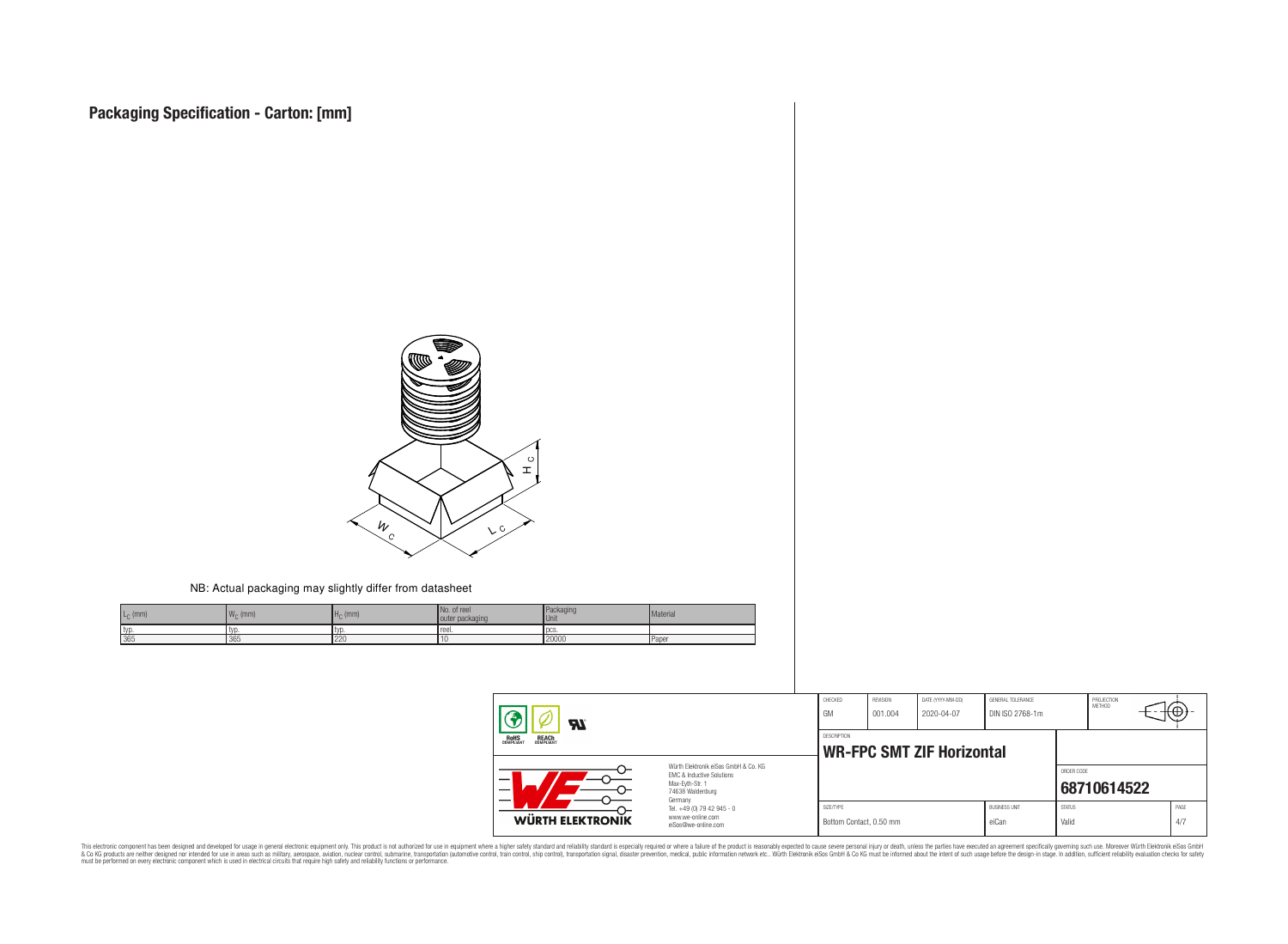# **Classification Reflow Profile for SMT components:**



# **Classification Reflow Soldering Profile:**

| <b>Profile Feature</b>                              |                    | Value                            |
|-----------------------------------------------------|--------------------|----------------------------------|
| Preheat Temperature Min <sup>1)</sup>               | <sup>I</sup> s min | 150 °C                           |
| <b>Preheat Temperature Max</b>                      | 's max             | 200 °C                           |
| Preheat Time $t_s$ from $T_{s,min}$ to $T_{s,max}$  | $t_{\rm s}$        | $60 - 120$ seconds               |
| Ramp-up Rate $(T_1$ to $T_p$ )                      |                    | 3 °C/ second max.                |
| <b>Liquidous Temperature</b>                        | Ь.                 | 217°C                            |
| Time t <sub>1</sub> maintained above T <sub>1</sub> | ь.                 | $60 - 150$ seconds               |
| Peak package body temperature                       | l n                | $T_n \leq T_c$ , see Table below |
| Time within 5°C of actual peak<br>temperature       | t <sub>p</sub>     | $20 - 30$ seconds                |
| Ramp-down Rate $(T_p$ to $T_1$ )                    |                    | $6^{\circ}$ C/ second max.       |
| Time 25°C to peak temperature                       |                    | 8 minutes max.                   |

1) refer to IPC/JEDEC J-STD-020D refer to IPC/ JEDEC J-STD-020E

# **Package Classification Reflow Temperature (T<sup>c</sup> ):**

| <b>Properties</b>                                                         | Volume mm <sup>3</sup><br>$350$ | Volume mm <sup>3</sup><br>350-2000 | Volume mm <sup>3</sup><br>>2000 |
|---------------------------------------------------------------------------|---------------------------------|------------------------------------|---------------------------------|
| <b>PB-Free Assembly   Package Thickness  </b><br>$< 1.6$ mm <sup>1)</sup> | 260 °C                          | 260 °C                             | 260 °C                          |
| <b>PB-Free Assembly   Package Thickness  </b><br>$1.6$ mm $- 2.5$ mm      | 260 °C                          | 250 °C                             | 245 °C                          |
| <b>PB-Free Assembly   Package Thickness  </b><br>$\geq$ 2.5 mm            | 250 °C                          | 245 °C                             | 245 °C                          |

1) refer to IPC/JEDEC J-STD-020D

refer to IPC/ JEDEC J-STD-020E

| Яī                                                    |                                                                                                                     | CHECKED<br>GM                                   | REVISION<br>001.004 | DATE (YYYY-MM-DD)<br>2020-04-07 | GENERAL TOLERANCE<br>DIN ISO 2768-1m |                        | PROJECTION<br>METHOD | ιťΨ |             |
|-------------------------------------------------------|---------------------------------------------------------------------------------------------------------------------|-------------------------------------------------|---------------------|---------------------------------|--------------------------------------|------------------------|----------------------|-----|-------------|
| <b>ROHS</b><br>COMPLIANT<br><b>REACH</b><br>COMPLIANT |                                                                                                                     | DESCRIPTION<br><b>WR-FPC SMT ZIF Horizontal</b> |                     |                                 |                                      |                        |                      |     |             |
| _                                                     | Würth Elektronik eiSos GmbH & Co. KG<br>EMC & Inductive Solutions<br>Max-Evth-Str. 1<br>74638 Waldenburg<br>Germany |                                                 |                     |                                 |                                      | ORDER CODE             | 68710614522          |     |             |
| <b>WÜRTH ELEKTRONIK</b>                               | Tel. +49 (0) 79 42 945 - 0<br>www.we-online.com<br>eiSos@we-online.com                                              | SIZE/TYPE<br>Bottom Contact, 0.50 mm            |                     |                                 | <b>BUSINESS UNIT</b><br>eiCan        | <b>STATUS</b><br>Valid |                      |     | PAGE<br>5/7 |

This electronic component has been designed and developed for usage in general electronic equipment only. This product is not authorized for subserved requipment where a higher selection equipment where a higher selection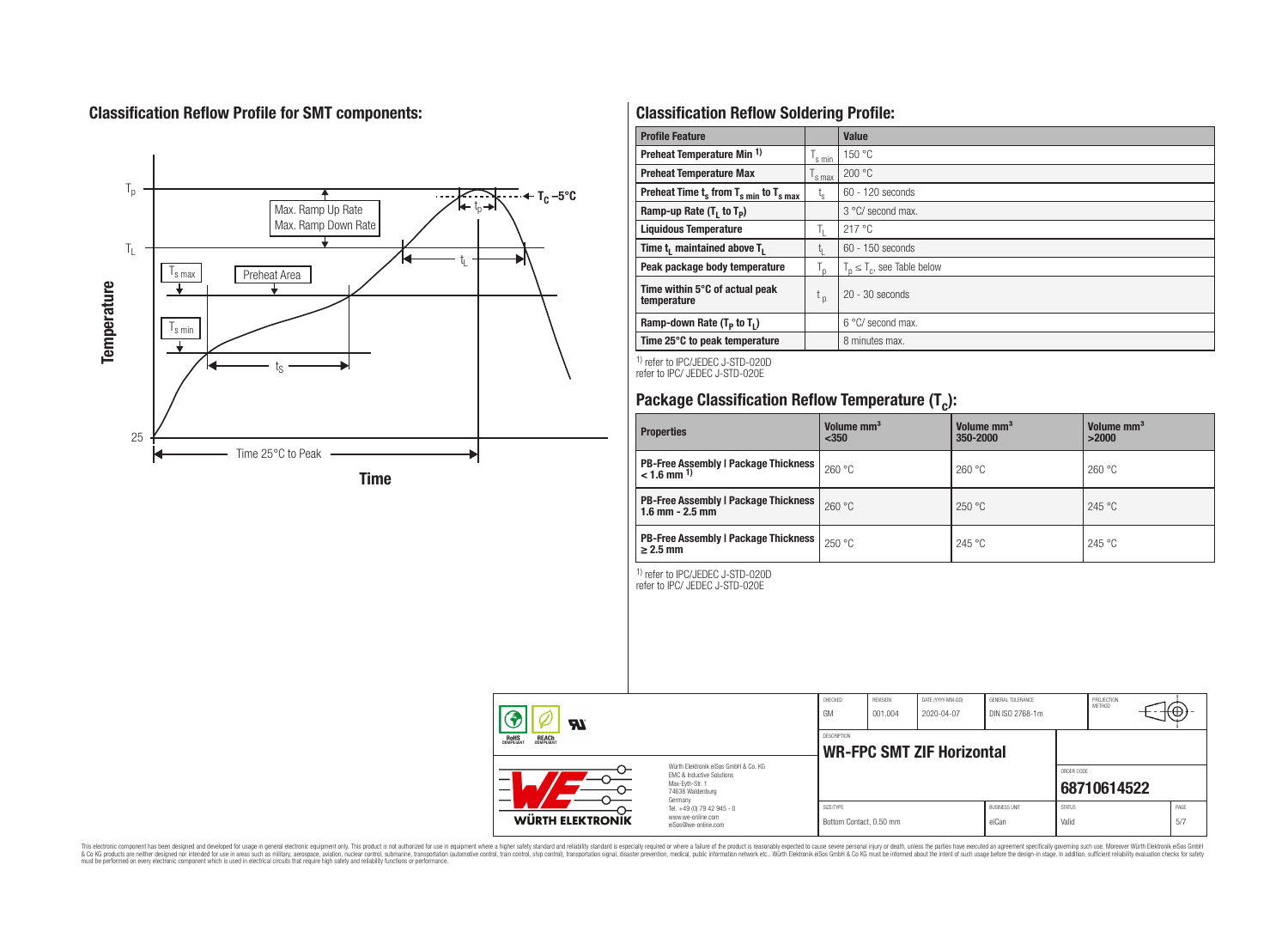# **Cautions and Warnings:**

## **The following conditions apply to all goods within the product series of the Connectors of Würth Elektronik eiSos GmbH & Co. KG:**

## **General:**

- This mechanical component is designed and manufactured for use in general electronic equipment.
- Würth Elektronik must be asked for written approval (following the PPAP procedure) before incorporating the components into any equipment in fields such as military, aerospace, aviation, nuclear control, submarine, transportation (automotive control, train control, ship control), transportation signal, disaster prevention, medical, public information network, etc. where higher safety and reliability are especially required and/or if there is the possibility of direct damage or human injury.
- Mechanical components that will be used in safety-critical or high-reliability applications, should be pre-evaluated by the customer.
- The mechanical component is designed and manufactured to be used within the datasheet specified values. If the usage and operation conditions specified in the datasheet are not met, the component may be damaged or dissolved.
- Do not drop or impact the components, the component may be damaged.
- Prevent any damage or scratches on the component, especially on the actuator.
- Direct mechanical impact to the product shall be prevented (e.g overlapping of the PCB's).
- Würth Elektronik products are qualified according to international standards, which are listed in each product reliability report. Würth Elektronik does not warrant any customer qualified product characteristics beyond Würth Elektroniks' specifications, for its validity and sustainability over time.
- The responsibility for the applicability of the customer specific products and use in a particular customer design is always within the authority of the customer. All technical specifications for standard products do also apply to customer specific products.
- The mechanical component is designed to be used along with Würth Elektronik counterparts and tools. Würth Elektronik cannot ensure the reliability of these components while being used with other products.

## **Product Specific:**

#### Soldering:

- The solder profile must comply with the technical product specifications. All other profiles will void the warranty.
- All other soldering methods are at the customers' own risk.

#### Cleaning and Washing:

- Washing agents used during the production to clean the customer application might damage or change the characteristics of the component, body, pins and termination. Washing agents may have a negative effect on the long-term functionality of the product.
- Using a brush during the cleaning process may deform function relevant areas. Therefore, we do not recommend using a brush during the PCB cleaning process.

#### Potting and Coating:

• If the product is potted in the customer application, the potting material might shrink or expand during and after hardening. Shrinking could lead to an incomplete seal, allowing contaminants into the components. Expansion could damage the components. We recommend a manual inspection after potting or coating to avoid these effects.

## **Storage Conditions:**

- A storage of Würth Elektronik products for longer than 12 months is not recommended. Within other effects, the terminals may suffer degradation, resulting in bad solderability. Therefore, all products shall be used within the period of 12 months based on the day of shipment.
- Do not expose the components to direct sunlight.
- The storage conditions in the original packaging are defined according to DIN EN 61760-2.
- The storage conditions stated in the original packaging apply to the storage time and not to the transportation time of the components.

### **Handling:**

- Do not repeatedly operate the component with excessive force. It may damage or deform the component resulting in malfunction.
- In the case a product requires particular handling precautions, in addition to the general recommendations mentioned here before, these will appear on the product datasheet.

These cautions and warnings comply with the state of the scientific and technical knowledge and are believed to be accurate and reliable. However, no responsibility is assumed for inaccuracies or incompleteness.

| Hī                                                                                                                                                              |                                                                                   | CHECKED<br>GM                                          | REVISION<br>001.004 | DATE (YYYY-MM-DD)<br>2020-04-07 | GENERAL TOLERANCE<br>DIN ISO 2768-1m |                           | PROJECTION<br><b>METHOD</b> |  | ₩           |
|-----------------------------------------------------------------------------------------------------------------------------------------------------------------|-----------------------------------------------------------------------------------|--------------------------------------------------------|---------------------|---------------------------------|--------------------------------------|---------------------------|-----------------------------|--|-------------|
| ROHS<br>COMPLIANT<br><b>REACH</b><br>COMPLIANT<br>Würth Flektronik eiSos GmbH & Co. KG<br>FMC & Inductive Solutions<br>–<br>Max-Eyth-Str. 1<br>74638 Waldenburg |                                                                                   | <b>DESCRIPTION</b><br><b>WR-FPC SMT ZIF Horizontal</b> |                     |                                 |                                      |                           |                             |  |             |
|                                                                                                                                                                 |                                                                                   |                                                        |                     |                                 |                                      | ORDER CODE<br>68710614522 |                             |  |             |
| WÜRTH ELEKTRONIK                                                                                                                                                | Germany<br>Tel. +49 (0) 79 42 945 - 0<br>www.we-online.com<br>eiSos@we-online.com | SIZE/TYPE<br>Bottom Contact, 0.50 mm                   |                     |                                 | <b>BUSINESS UNIT</b><br>eiCan        | <b>STATUS</b><br>Valid    |                             |  | PAGE<br>6/7 |

This electronic component has been designed and developed for usage in general electronic equipment only. This product is not authorized for use in equipment where a higher safety standard and reliability standard si espec & Ook product a label and the membed of the seasuch as marked and as which such a membed and the such assume that income in the seasuch and the simulation and the such assume that include to the such a membed and the such